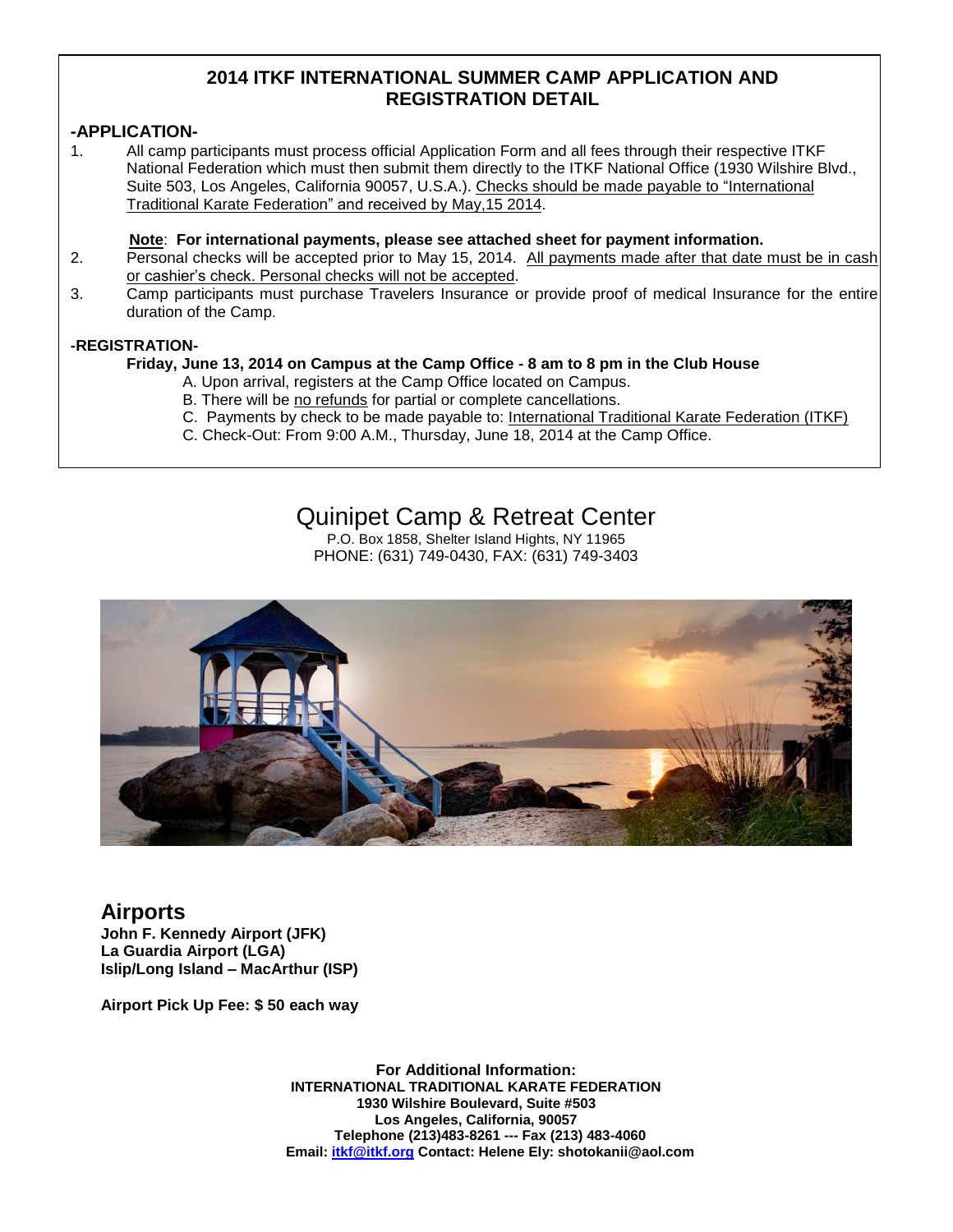# **Directions:**

**From the South Fork of Eastern Long Island: (To South Ferry)** *some prefer to take the South Ferry to Shelter Island from North Haven which is closer to Sag Harbor and the Hamptons.*

**• Take Sunrise Highway to Southampton and follow signs to the Shelter Island Ferry.**

• On weekends this ferry is open later and runs until about 1:30 AM Friday and Saturday nights.

**Cost\*\* (cash only):**

One Way - \$14 for car and driver

Same Day Round Trip - \$17 for car and driver

Passengers each way - \$1

On Shelter Island: (From South Ferry) • Take Rt. 114 North on Shelter Island

- After the IGA Market look for Historical Site Signs for Quinipet
- Turn Left onto West Neck Road
- Proceed straight through the four way stop
- Drive down the hill and around the bend follow along Crescent Beach to the end
- The Quinipet entrance is on the right just past the big red barn.

*\*Many GPS and Internet Mapping sites have a hard time locating our address.*

*We recommend using the 99 Shore Rd. Address to get here, but cannot guarantee success.*

*\*\* Ferry prices are subject to change; please refer to Ferry Company for current prices.*

*North Ferry (631) 749-0139 / South Ferry (631) 749-1200*

#### **From the North Fork of Eastern Long Island: (To North Ferry)**

The North Ferry is easily found and the quickest route to Shelter Island from Eastern Long Island.

## **• Take the LI Expressway (I-495) to Riverhead.**

• In Riverhead, take Rt. 58 to Rt. 25 East

• In Greenport, follow signs for Shelter Island Ferry

#### **Cost\*\* (cash only):**

One Way - \$10 for car and driver

Same Day Round Trip - \$15 for car and driver

Passengers each way - \$2

On Shelter Island: (From North Ferry) • Take Rt. 114 South on Shelter Island

• Approximately 1 mile, turn right onto West Neck Road

- Proceed straight through the four way stop
- Drive down the hill and around the bend follow along Crescent Beach to the end
- The Quinipet entrance is on the right, just past the big, red barn.

## **EQUIPMENT**

**Equipment:** Other than a Karate-Gi, lecture notebook, and personal items for overnight travel, you will not need any additional equipment.

> **Note: Coaches and Judges' Course participants must bring the ITKF Competition Rules Book and Coaches Manual or purchase these items at the Camp Office.**

> > **For Additional Information: INTERNATIONAL TRADITIONAL KARATE FEDERATION 1930 Wilshire Boulevard, Suite #503 Los Angeles, California, 90057 Telephone (213)483-8261 --- Fax (213) 483-4060 Email: itkf@itkf.org Contact: Helene Ely: shotokanii@aol.com**